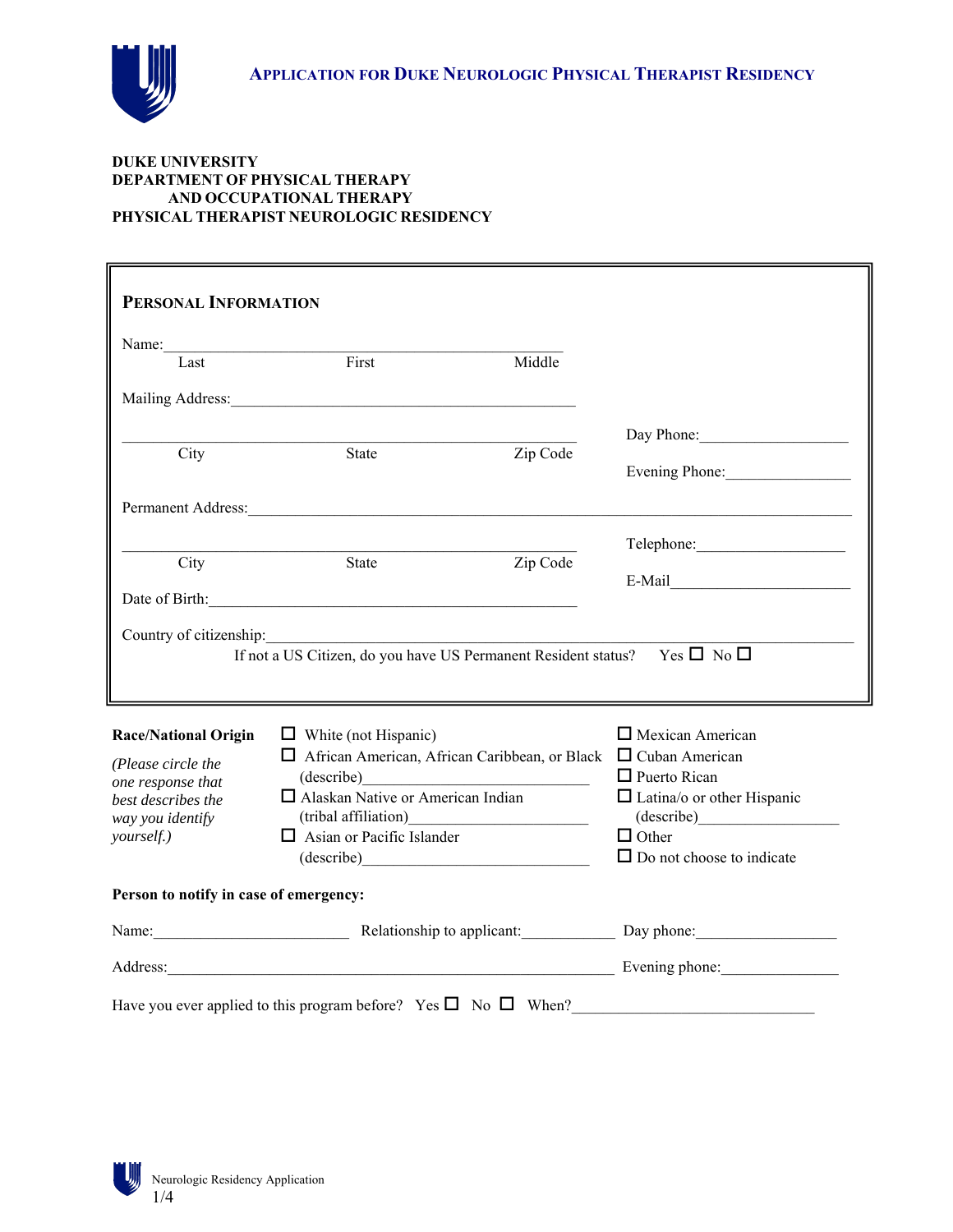# **ACADEMIC BACKGROUND:**

List all colleges and universities attended. Enclose official transcripts from Physical Therapy Program.

| Institution                                                                                                                                  | City/State                                          | From/To<br>$Mo/Yr/-Mo/Yr$ Major                                                                                     | <b>Credits</b><br>Earned                                                                                                                                                                                                      | <b>Degree</b><br>Date | <b>GPA</b> |
|----------------------------------------------------------------------------------------------------------------------------------------------|-----------------------------------------------------|---------------------------------------------------------------------------------------------------------------------|-------------------------------------------------------------------------------------------------------------------------------------------------------------------------------------------------------------------------------|-----------------------|------------|
|                                                                                                                                              |                                                     | <u> 1980 - 1980 - 1980 - 1980 - 1980 - 1980 - 1980 - 1980 - 1980 - 1980 - 1980 - 1980 - 1980 - 1980 - 1980 - 19</u> |                                                                                                                                                                                                                               |                       |            |
| Have you ever been placed on probation or dismissed from a college or university. Yes $\Box$ No $\Box$ If so, describe                       |                                                     |                                                                                                                     |                                                                                                                                                                                                                               |                       |            |
| Does your academic record accurately reflect your capabilities? Yes $\square$ No $\square$<br>In this area, describe why or why it does not. |                                                     |                                                                                                                     |                                                                                                                                                                                                                               |                       |            |
|                                                                                                                                              |                                                     |                                                                                                                     |                                                                                                                                                                                                                               |                       |            |
|                                                                                                                                              |                                                     |                                                                                                                     |                                                                                                                                                                                                                               |                       |            |
| Have you been certified in any health profession(s)? Yes $\Box$ No $\Box$                                                                    |                                                     |                                                                                                                     | If yes, please indicate:                                                                                                                                                                                                      |                       |            |
| Profession Profession<br>Profession                                                                                                          | <u> 1980 - Johann Stein, marwolaethau (b. 1980)</u> |                                                                                                                     | Date and the same state of the state of the state of the state of the state of the state of the state of the state of the state of the state of the state of the state of the state of the state of the state of the state of |                       |            |
| List other fellowships or residencies to which you are applying this year.                                                                   |                                                     |                                                                                                                     |                                                                                                                                                                                                                               |                       |            |
|                                                                                                                                              |                                                     |                                                                                                                     |                                                                                                                                                                                                                               |                       |            |
|                                                                                                                                              |                                                     |                                                                                                                     |                                                                                                                                                                                                                               |                       |            |
| <b>WORK/VOLUNTEER EXPERIENCE</b>                                                                                                             |                                                     |                                                                                                                     |                                                                                                                                                                                                                               |                       |            |
| Please attach copy of your resume.                                                                                                           |                                                     |                                                                                                                     |                                                                                                                                                                                                                               |                       |            |

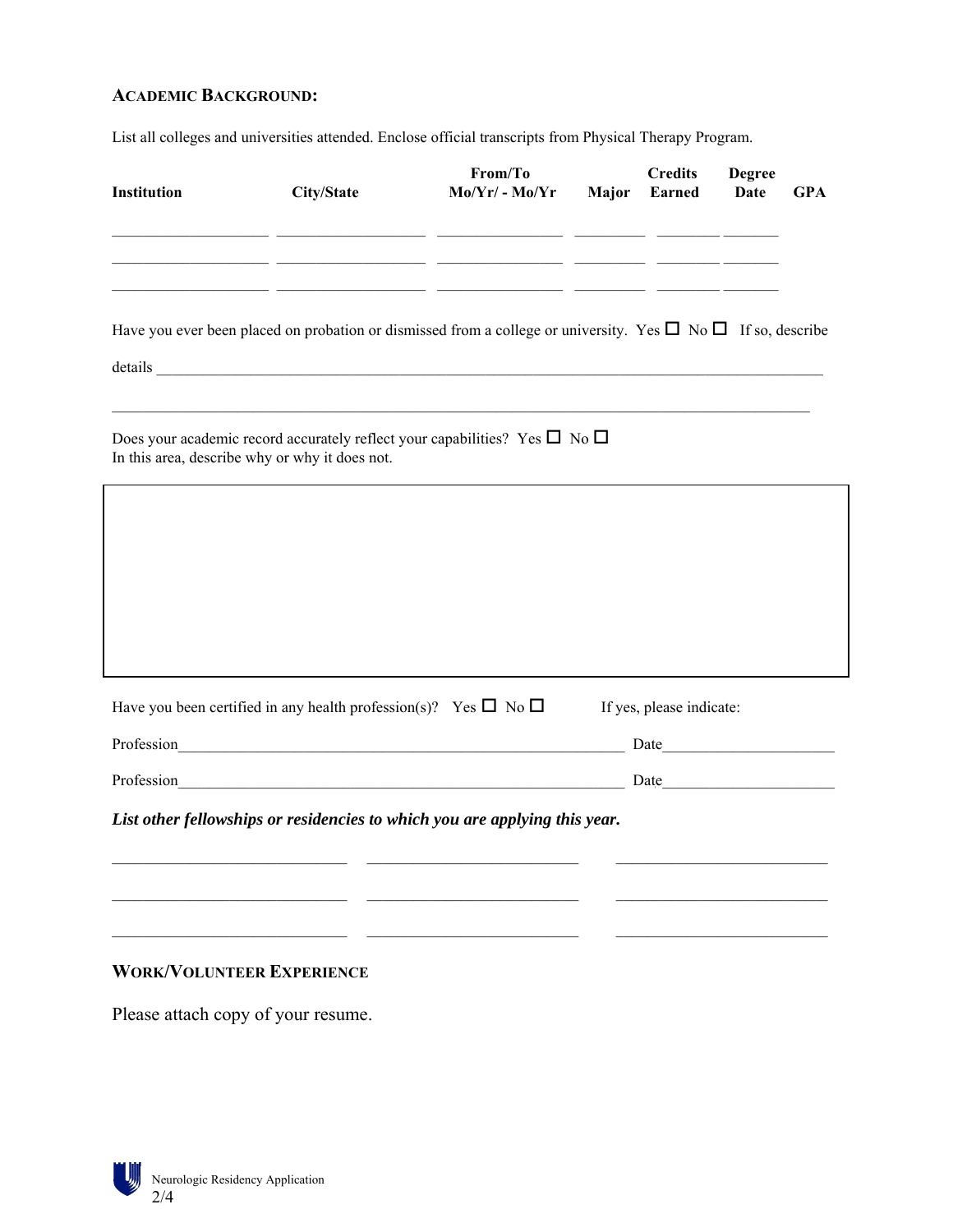### **RECOMMENDATIONS**

List the three individuals completing letters of recommendation on your behalf. The letters must be enclosed in your full application packet. One reference must be from a PT who taught the applicant in an academic setting and one reference must be from a PT where the applicant was employed or was a student.

| Name    | Title/Organization |
|---------|--------------------|
|         |                    |
| Address |                    |
|         |                    |
| Name    | Title/Organization |
|         |                    |
| Address |                    |
|         |                    |
| Name    | Title/Organization |
|         |                    |
| Address |                    |

### **APPLICATION ESSAYS**

*Essays should be typed on separate pages and included with your application.*

- 1. Describe your reasons for choosing to apply for our Neurologic Residency. Indicate any strengths and/or weaknesses that might influence your pursuit of this program. Elaborate on at least two clinical experiences (a particularly challenging or interesting case, a job or a clinical internship) that you feel will contribute to your ability to succeed in our Program. *Limit your essay to 1000 words.*
- *2.* Please write any additional statement you wish to include. This question is optional and intended only to give each candidate full opportunity for self-expression. *Limit essay to 500 words.*

*\_\_\_\_\_\_\_\_\_\_\_\_\_\_\_\_\_\_\_\_\_\_\_\_\_\_\_\_\_\_\_\_\_\_\_\_\_\_\_\_\_\_\_\_\_\_\_\_\_\_\_\_\_\_\_\_\_\_\_\_\_\_\_\_\_\_ \_\_\_\_\_\_\_\_\_\_\_\_\_\_\_\_\_\_\_\_* 

*To the best of my knowledge, the information on this application is true and accurate.* 

*Applicant's Signature* Date *Date Date Date Date* 

*Mail together completed application, essays, transcripts, recommendations and twenty-five dollar application fee made out to the Duke Department of Physical Therapy and Occupational Therapy in one envelope to the following address: Mike Schmidt, PT, DPT, GCS, OCS, FAAOMPT Neurologic Residency Program Department of Physical Therapy and Occupational Therapy, Duke University Medical Center, DUMC 3965, Durham NC 27710 919 668-1323* 

## **COMPLETED APPLICATION PACKETS MUST BE RECEIVED BY NOVEMBER 19, 2021 For August 1, 2022-July 31, 2023 Residency**



Neurologic Residency Application